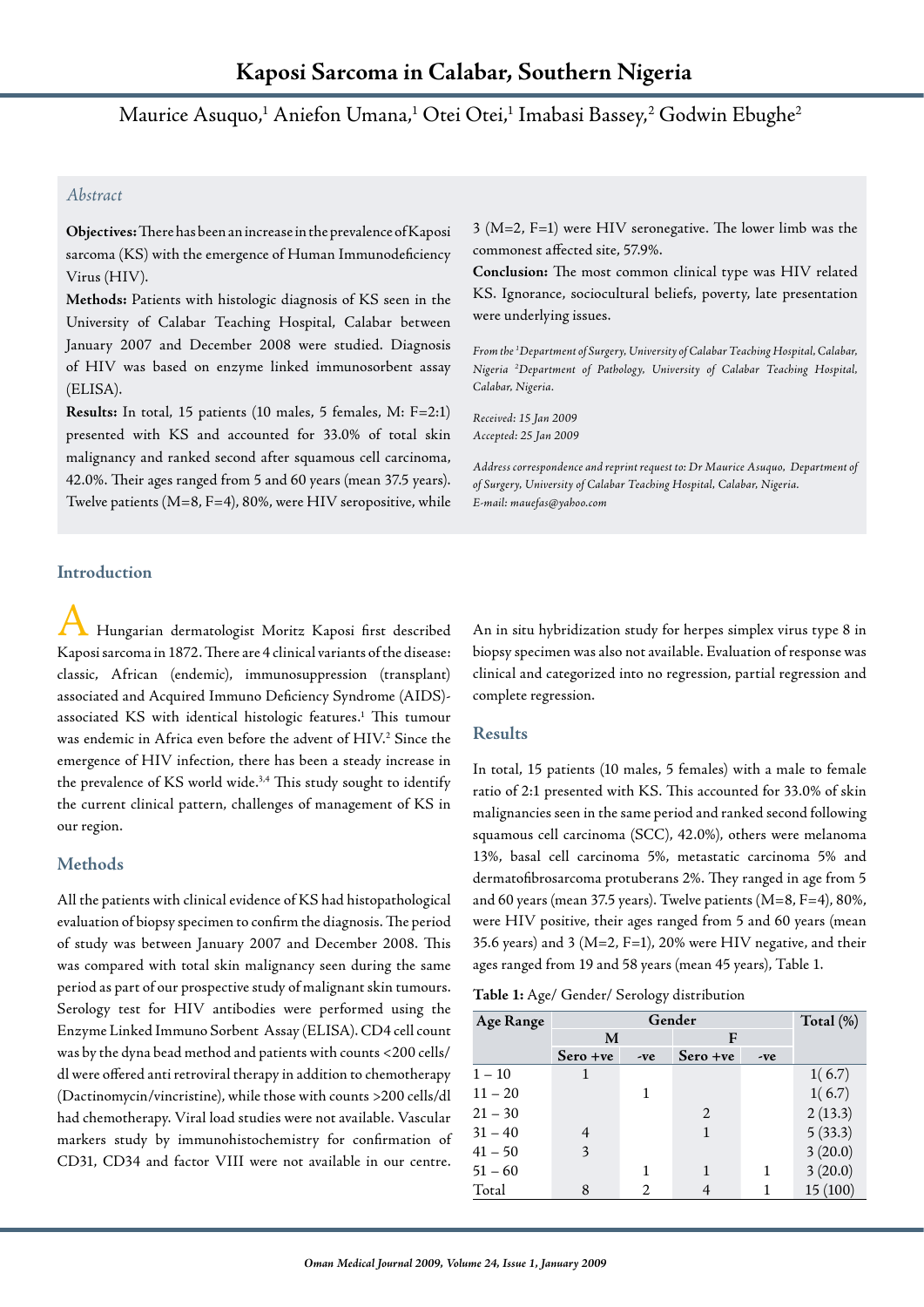They were all heterosexuals. Most had topical herbal treatment for periods that ranged from 3 months, and 2 years (mean 9 months). Some patients presented in grotesque picture with fungating lesions (figures 1 and 2).



**Figure 1:** Kaposisarcoma (seronegetive)



**Figure 2:** Kaposisarcoma (HIV seropositive)

These lesions were dressed with honcrivine (honey and acriflavine) and antibiotics administered based on sensitivity. The common isolates were pseudomonas, proteus, and E coli.

Table 2 shows the site distribution of the lesions. The lower limb, Figure 1 ranked first 11 (57.9%), 9 seropositive, 2 seronegative. The upper limb was involved in 2 patients (seropositive-1, Figure 2 and seronegative-1). Two groin lesions found were lymphadenopathy in seropositive patients; Figure 3 shows section of lymphoid tissue with proliferating vascular channels with slit like appearance.

| Table 2: Site Distribution of KS |  |  |  |
|----------------------------------|--|--|--|
|----------------------------------|--|--|--|

| Region             | Sero positive  | Sero negative  | $Total(\%)$ |
|--------------------|----------------|----------------|-------------|
| Head/Neck          | 2              |                | 2(10.5)     |
| Upper Limb         | 1              | 1              | 2(10.5)     |
| Trunk              | 1              |                | 1(5.3)      |
| External genitalia | 1              |                | 1(5.3)      |
| Groin              | $\mathfrak{D}$ |                | 2(10.5)     |
| Lower Limb         | 9              | $\mathfrak{D}$ | 11 (57.9)   |
|                    |                |                | 100         |

Three patients were HIV seronegative; one received a ray amputation for a localised toe lesion with destruction of the bone. The site healed and there was no evidence of new lesion within the 6 months of follow up. Two patients received cytotoxic chemotherapy (Dactinomycin, vincristine) with partial regression of nodules. They were lost to follow up after 3-5 months (Table 3a)

## **Table 3a:** Treatment/ Outcome

#### **Sero negative (n=3)**

| No. of<br>Patients | Surgery                                                 | Cytotoxic<br>chemotherapy    | Outcome/<br>(follow up)                                       |
|--------------------|---------------------------------------------------------|------------------------------|---------------------------------------------------------------|
| 1<br>2.            | Ray amputation<br>(toe lesion with<br>bony destruction) | Dactinomycin                 | Healed<br>$(6$ months)<br>no new lesion<br>Partial regression |
|                    |                                                         | and Vincristine of nodules.  | Lost to follow up<br>$(3$ months)                             |
|                    |                                                         | Vincristine/<br>Dactinomycin | Partial regression<br>of nodules<br>$(5$ months)              |

The results were generally poor for the HIV seropositive patients, 6 patients were lost to follow up after diagnosis. Two patients received cytotoxic chemotherapy (Dactinomycin/ vincristine) and antiretroviral drugs with no regression of nodules, 3 who received cytotoxic chemotherapy had partial regression of nodules. All the patients were lost to follow up after 4-5 months of follow up. Patients were lost for fear of stigmatization, sociocultural reasons, and inability to afford drugs. There was one hospital mortality. (Table 3b)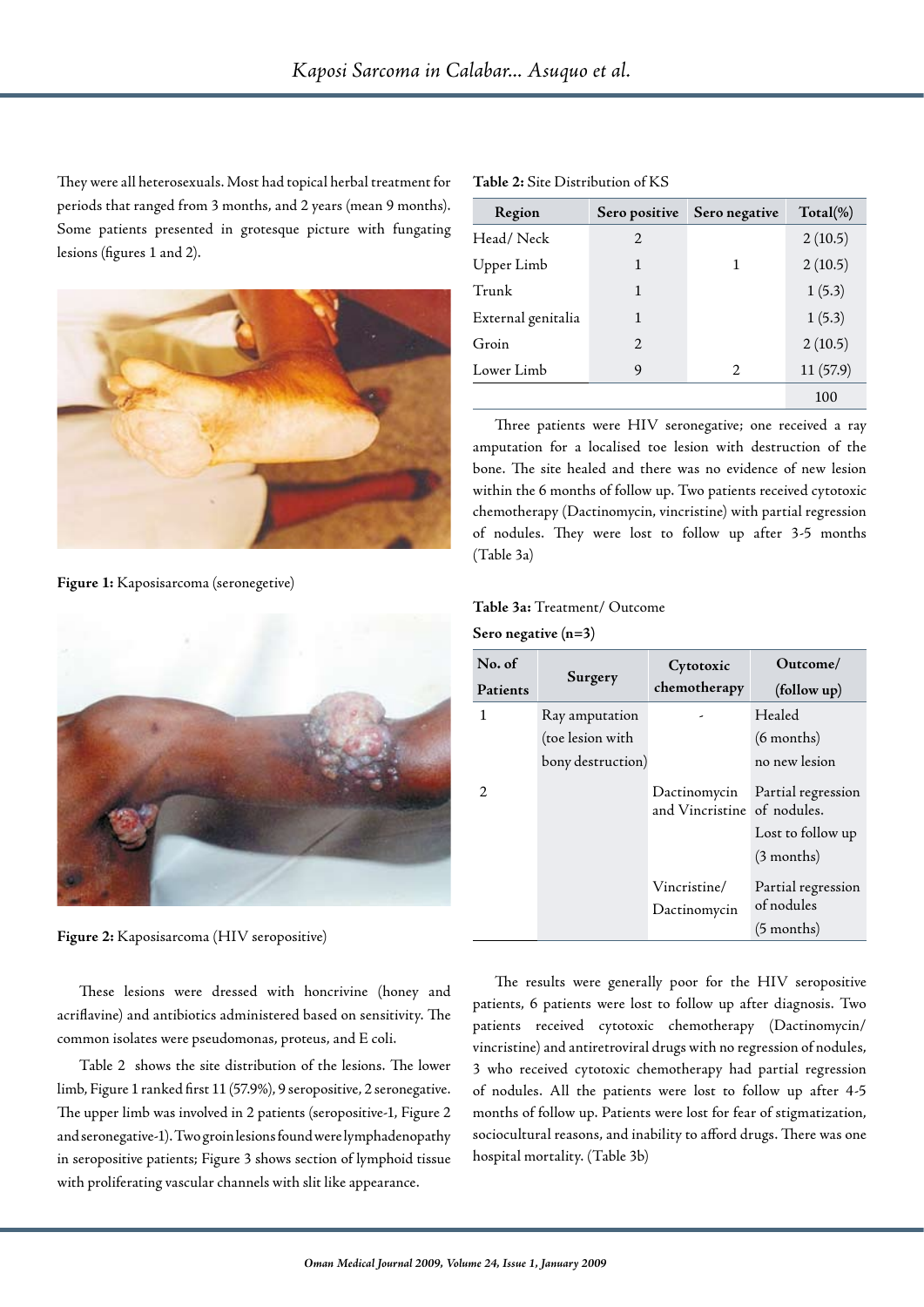**Table 3b:** Sero positive (n=12)

| No. of Patients | Surgery | Cytotoxic chemotherapy   | ARV therapy | Outcome/ (follow up)                          |
|-----------------|---------|--------------------------|-------------|-----------------------------------------------|
| 6               | —       |                          |             | Lost to follow up                             |
| 3               | —       | Vincristine/Dactinomycin |             | Partial regression of<br>nodules (4-5 months) |
| 2               |         | Vincristine/Dactinomycin | Yes         | No regression of nodules (4 months)           |
|                 |         |                          |             | Fatal                                         |

## **Discussion**

Kaposi sarcoma is a common malignancy in our region. It ranked second in frequency, 33.0% after SCC 42.0%. In the United states, skin cancer is the most frequent diagnosed cancer; of these, approximately 80% are basal cell carcinoma and 20% are SCC, the second most common skin cancer.5 In Africa, several studies reveal the preponderance of SCC and in Tanzania, KS is the second most common dermatologic malignancy.6,7 There are regional differences in the prevalence of KS with lower figures recorded in the northern Nigeria. In Kano, northern Nigeria, KS was the 4th most prevalent malignant skin tumour (8%)8 and Maiduguri, northeastern Nigeria 16%. 9 The annual hospital incidence in the present study was 7.4 cases per year when compared to our previous of 5.5 cases per year. $^2$  Pitche et al in Togo $^{\rm 10}$  reported an annual incidence of 8.5 cases per year, Kagu et al in Maiduguri, northeastern Nigeria 10 cases per year.<sup>11</sup> However, Mbah et al in Sokoto,<sup>12</sup> Northwestern Nigeria reported an average hospital incidence of 2.5 cases per year.

Eighty percent of the patients were HIV seropositive and 20% seronegative. This is at variance with an earlier publication in this centre that suggested that KS was not related to HIV infection.<sup>13</sup> This current clinical pattern is in keeping with reports from Nigeria and other countries inflicted with HIV epidemic: Mohhamed et al in Kano, northern Nigeria (HIV positive 59.3%, negative 40.7%),<sup>14</sup> Mbah et al in Sokoto, northeastern Nigeria (HIV positive 59.3%, negative  $40.75$ ), $^{12}$  and Pitche et al in Lome, Togo (HIV positive 78.5%, negative 21.5%).<sup>10</sup> All our patients were heterosexuals; however, HIV was acquired through mainly homosexual contact in Sao Paulo, Brazil where HIV positive patients were 25.2%. 15

The male: female ratio in this report was 2:1. Onunu et al in Benin, south western Nigeria reported M: F ratio of 1.6:1.<sup>16</sup> This is contrary to previous Nigerian studies that reported the occurrence

of KS exclusively in men. 13 Wabinger et al reported in endemic KS a M : F ratio of 15:1. <sup>17</sup> The prevalence of HIV related KS is increasing in Nigeria with the increase in the number of women being diagnosed with this form of KS, probably owing to more females having HIV disease.<sup>16, 18</sup>

The HIV patients were younger (mean 35.6 years) when compared to the HIV negative (45 years). Kagu et al northeastern Nigeria 11 reported a median age of 37 years and Pitche et al in Togo10 33.8 years. HIV related KS has been known to affect younger patients than the endemic type. In Nigeria, there is a downward shift in mean age from earlier account due to the changing pattern of KS with HIV positive being more frequent than negative.<sup>14</sup>

The predominant site affected was the lower limb with some presenting in grotesque picture of fungating lesions (Figure 1).



**Figure 3:** H&Ex40 Kaposi Sarcoma sections shows lymphoid tissue with proliferating vascular channels with slit like appearance

Ignorance, sociocultural factors, and poverty were notable factors as all the patients had prior topical herbal treatment